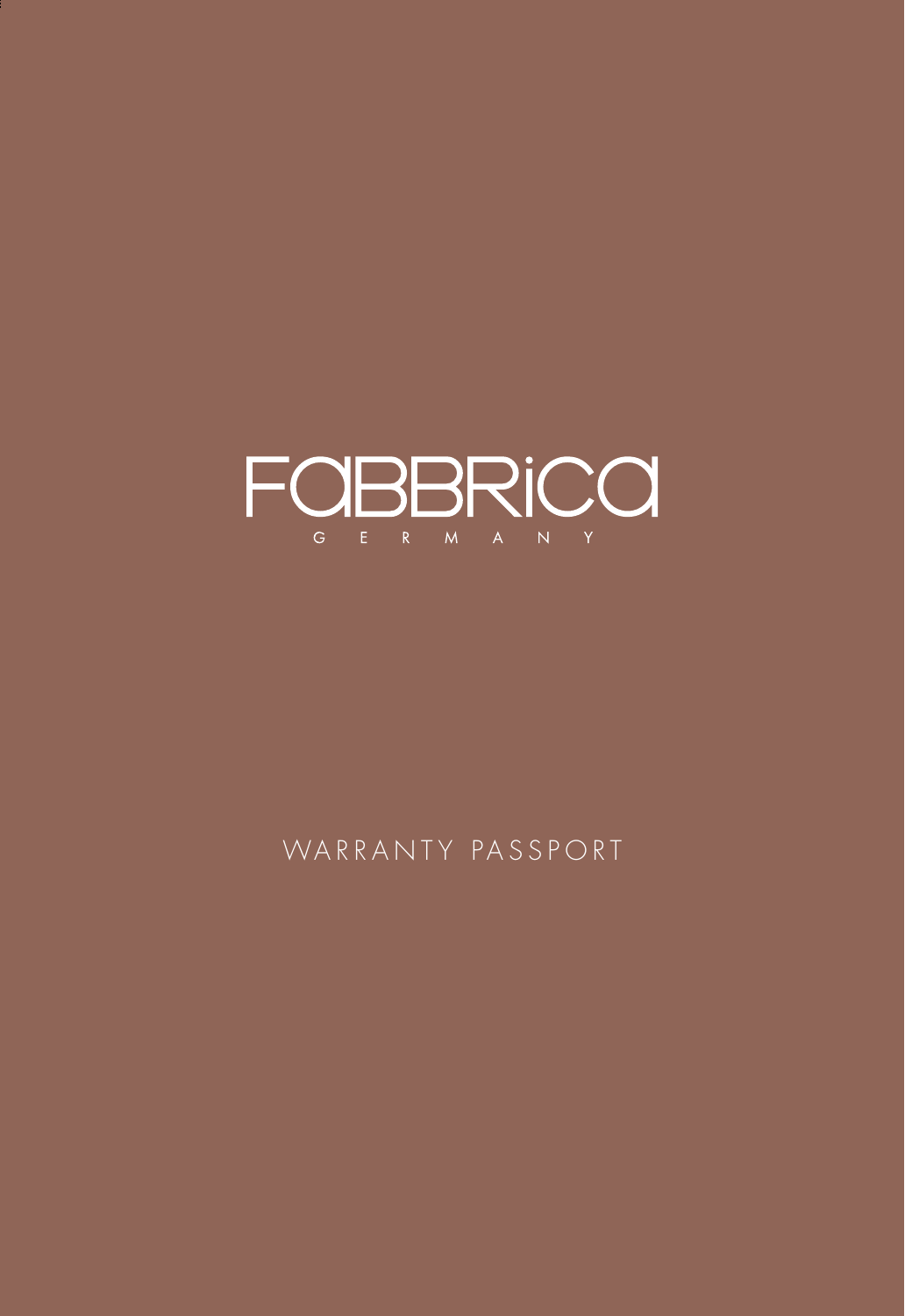

# Our heartiest congratulations on owning a Fabbrica product!

brand that is synonymous with inspiring lifestyle concepts and dream homes through total furnishing solutions.

At Fabbrica, we do not simply offer you a product; we offer you a slice of life. Created in collaboration with renowned European designers, our collections are inspired by life, the shifting of seasons, changing moods and colours of the world. We journey around the world, sourcing for materials and craftsmanship to convey the beauty of our ideas.

of furniture is not only an investment, but also an expression of who you are. Born of the finest materials and exquisite craftsmanship, our wide range of leather and fabric sofas will surely delight.

furniture.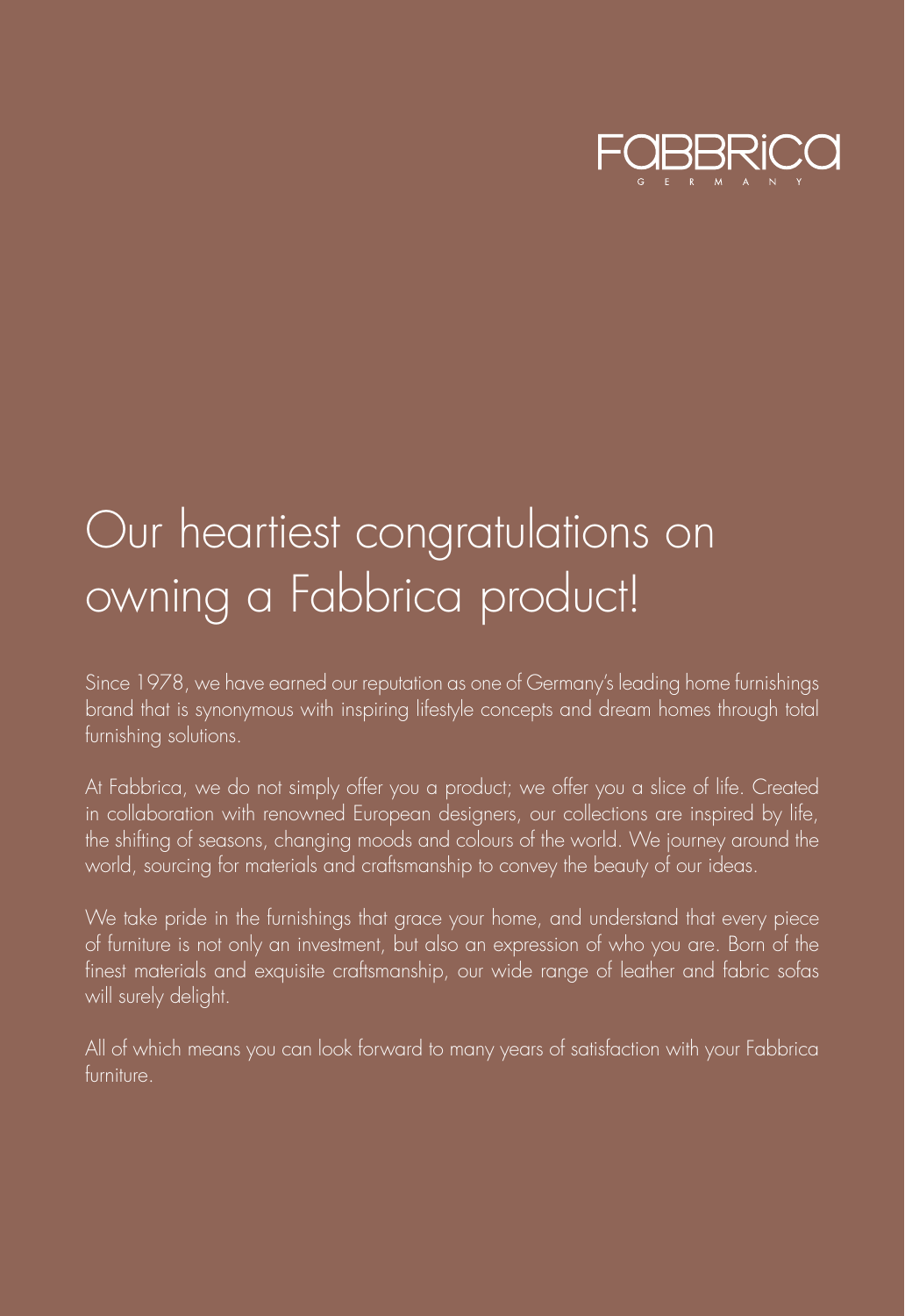#### FABBRICA GIOBAL WARRANTY

Our sofa comes with a limited warranty for any manufacturing defects to the original purchaser under conditions of normal residential indoor use and becomes invalid if care instructions and precautions are not adhered to.

#### WARRANTY FXCIUSIONS

- The warranty applies to first point of delivery.
- Any defects or discrepancies are to be reported within two (2) working days of delivery. Fabbrica shall not be liable for any defects or discrepancies thereafter.
- It does not cover natural wear and tear, misuse, abuse, or damages due to negligence, accidents, and improper care, improper use of corrosive chemicals, and cleaning methods.
- Fabbrica does not cover minor variations or differences between leather/fabric samples, swatches or printed illustrations.
- Fabbrica does not cover goods sold on "as is" basis.

#### IN THE EVENT OF DEFECTS

Should you discover any defect(s), report immediately to the retailer with the dated proof of purchase.

#### VALIDATION OF CLAIM MADE UNDER THE LIMITED WARRANTY

- Any claim must be made at the retailer who sold the product. A dated proof of purchase with batch number is required.
- Fabbrica has the right to warrant an inspection and reserves the right to charge for wasted inspection.
- Should Fabbrica elect to repair the product and any material or part used in the defective product is unavailable at the time of repair, Fabbrica reserves the right to substitute such material or part with one of equal quality and value as determined by Fabbrica, at its sole discretion.
- Fabbrica shall not be responsible to the consumer for any incidental or consequential damages, including, but not limited to, loss of time, usage and, or money.
- In no event shall the responsibility of Fabbrica for any defect exceed the purchase price paid by the original consumer at retail for the product.
- Fabbrica has the sole right to determine if the claim is covered by the limited warranty, as well as the duration required for any agreed repairs.
- The warranty does not cover packaging, shipping or transportation costs to and from the manufacturer, dealer/retailer or any repair point as required by Fabbrica. These costs shall be borne by the original purchaser submitting the claim.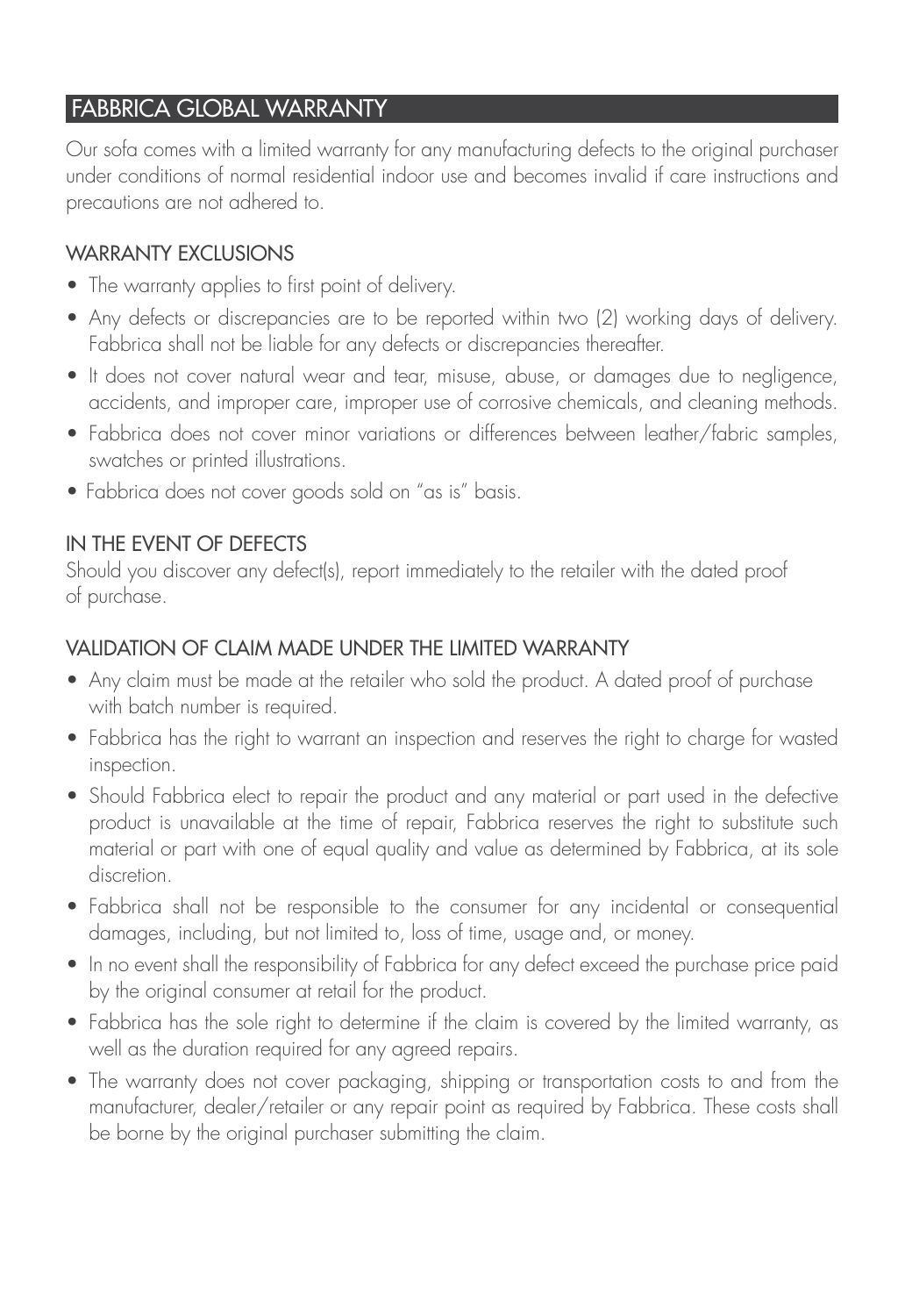## FABBRICA GLOBALE GARANTIE

Für unser Sofa gilt eine eingeschränkte Garantie für Herstellungsfehler des ursprünglichen Käufers unter normalen Bedingungen für den Innenbereich. Es wird ungültig, wenn die Pflegeanweisungen und Vorsichtsmaßnahmen nicht eingehalten werden.

## **GARANTIEAUSSCHLÜSSE**

- Die Garantie gilt für den ersten Lieferort.
- Mängel oder Unstimmigkeiten sind innerhalb von zwei (2) Werktagen nach Lieferung zu melden. Fabbrica haftet nicht für Mängel oder Unstimmigkeiten danach.
- Natürliche Abnutzung, Missbrauch, Missbrauch oder Schäden aufgrund von Fahrlässigkeit, Unfällen und unsachgemäßer Pflege, unsachgemäßer Verwendung ätzender Chemikalien und Reinigungsmethoden werden nicht erfasst.
- Fabbrica deckt keine geringfügigen Abweichungen oder Unterschiede zwischen Leder- / Stoffmustern, Farbfeldern oder gedruckten Abbildungen ab.
- Fabbrica deckt keine Waren ab, die "wie besehen" verkauft werden.

## IM FALLE VON DEFEKTEN

Sollten Sie Mängel feststellen, melden Sie dies dem Händler unverzüglich mit dem datierten Kaufnachweis.

#### GÜLTIGKEIT DES ANSPRUCHS IM RAHMEN DER BESCHRÄNKTEN GARANTIE

- Jeder Anspruch muss beim Händler geltend gemacht werden, der das Produkt verkauft hat. Ein datierter Kaufnachweis mit Chargennummer ist erforderlich.
- Fabbrica hat das Recht, eine Inspektion zu rechtfertigen, und behält sich das Recht vor, für verschwendete Inspektionen Gebühren zu erheben.
- Sollte sich Fabbrica für die Reparatur des Produkts entscheiden und zum Zeitpunkt der Reparatur kein Material oder Teil des defekten Produkts verfügbar sein, behält sich Fabbrica das Recht vor, dieses Material oder Teil durch ein von Fabbricafestgelegtes gleichwertiges Material oder Teil zu ersetzen sein alleiniges Ermessen.
- Fabbrica ist nicht verantwortlich für jegliches Vorkommnis oder Folgeschäden, die beinhalten, aber nicht nur begrenzt darauf, Zeitverzögerung, Gebrauch und/oder Geld.
- In keinem Fall übersteigt die Verantwortung von Fabbrica für Mängel den Kaufpreis, den der ursprüngliche Verbraucher im Einzelhandel für das Produkt gezahlt hat.
- Fabbrica hat das alleinige Recht zu bestimmen, ob der Anspruch durch die beschränkte Garantie abgedeckt ist, sowie die Dauer, die für vereinbarte Reparaturen erforderlich ist.
- Die Garantie deckt keine Verpackungs-, Versand- oder Transportkosten zum und vom Hersteller, Händler / Händler oder einer von Fabbrica geforderten Reparaturstelle ab. Diese Kosten trägt der ursprüngliche Käufer, der den Anspruch geltend macht.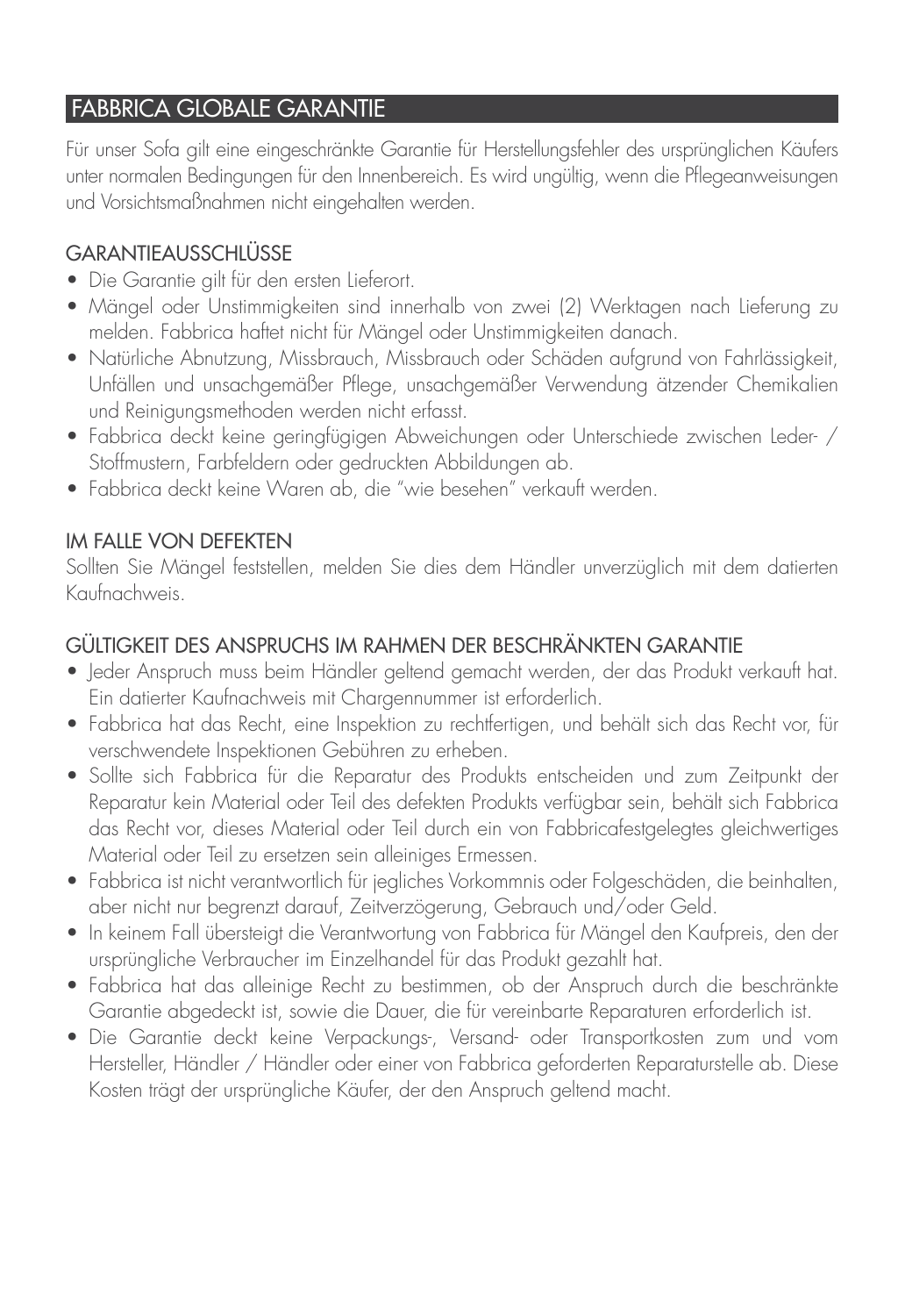## GARANTIE INTERNATIONALE FABBRICA

Nos canapés incluent une garantie limitée pour tout défaut de fabrication auprès de l'acquéreur d'origine dans les conditions d'une utilisation intérieure résidentielle normale, elle est exclue si les instructions et précautions de soin ne sont pas respectées.

#### EXCLUSIONS DE GARANTIES

- La garantie est acquise au premier point de livraison.
- Tout défaut ou anomalie sont à reporter dans les deux (2) jours ouvrés qui suivent la livraison. Fabbrica ne sera pas responsable de tout défaut ou anomalie après ce délai.
- Elle ne couvre pas l'usure naturelle, l'utilisation inadaptée, les mauvais traitements ou les dommages résultant d'une négligence, d'un accident et d'un soin inapproprié, de l'utilisation impropre de produits chimiques corrosifs et de méthodes de nettoyage.
- Fabbrica ne couvre pas les variations ou les différences mineures entre les échantillons de cuir / de tissu, de nuanciers ou d'illustrations imprimées.
- Fabbrica ne couvre pas les marchandises vendues "tel quel".

## EN CAS DE DÉFAUT

Dans le cas d'un défaut quelconque, contactez immédiatement le distributeur avec la preuve d'achat datée.

## VALIDITÉ D'UNE RÉCLAMATION EFFECTUÉE DANS LE CADRE DE LA GARANTIE LIMITÉE

- Toute réclamation doit être effectuée auprès du distributeur qui a vendu le produit. Une preuve d'achat datée avec le numéro de lot sera requise.
- Fabbrica a le droit de mandater une inspection, et se réserve le droit de facturer toute inspection inutile.
- Dans le cas où Fabbrica accepte de réparer le produit, et qu'un matériau ou une partie utilisés dans le produit défectueux ne sont pas disponibles au moment de la réparation, Fabbrica se réserve le droit de substituer ce matériau ou cette partie avec un matériau ou une partie de qualité et de valeur similaires déterminés par Fabbrica, à sa seule discrétion.
- Fabbrica ne saurait être responsable auprès du consommateur de tout dommage accidentel ou collatéral, dont notamment la perte de temps, d'utilisation ou d'argent.
- La responsabilité de Fabbrica pour tout défaut ne pourra en aucun cas excéder le prix d'achat payé par le client d'origine pour le produit en magasin.
- Fabbrica se garde le droit de déterminer si la réclamation peut être couverte dans le cadre de la garantie limitée, ainsi que de fixer la durée nécessaire pour effectuer les réparations convenues.
- La garantie ne couvre pas les frais d'emballage, de fret ou de transport en provenance et à destination du fabricant, du distributeur / magasin ou de tout centre de réparation désigné par Fabbrica. Ces frais restent à la charge de l'acquéreur initial qui fait la réclamation.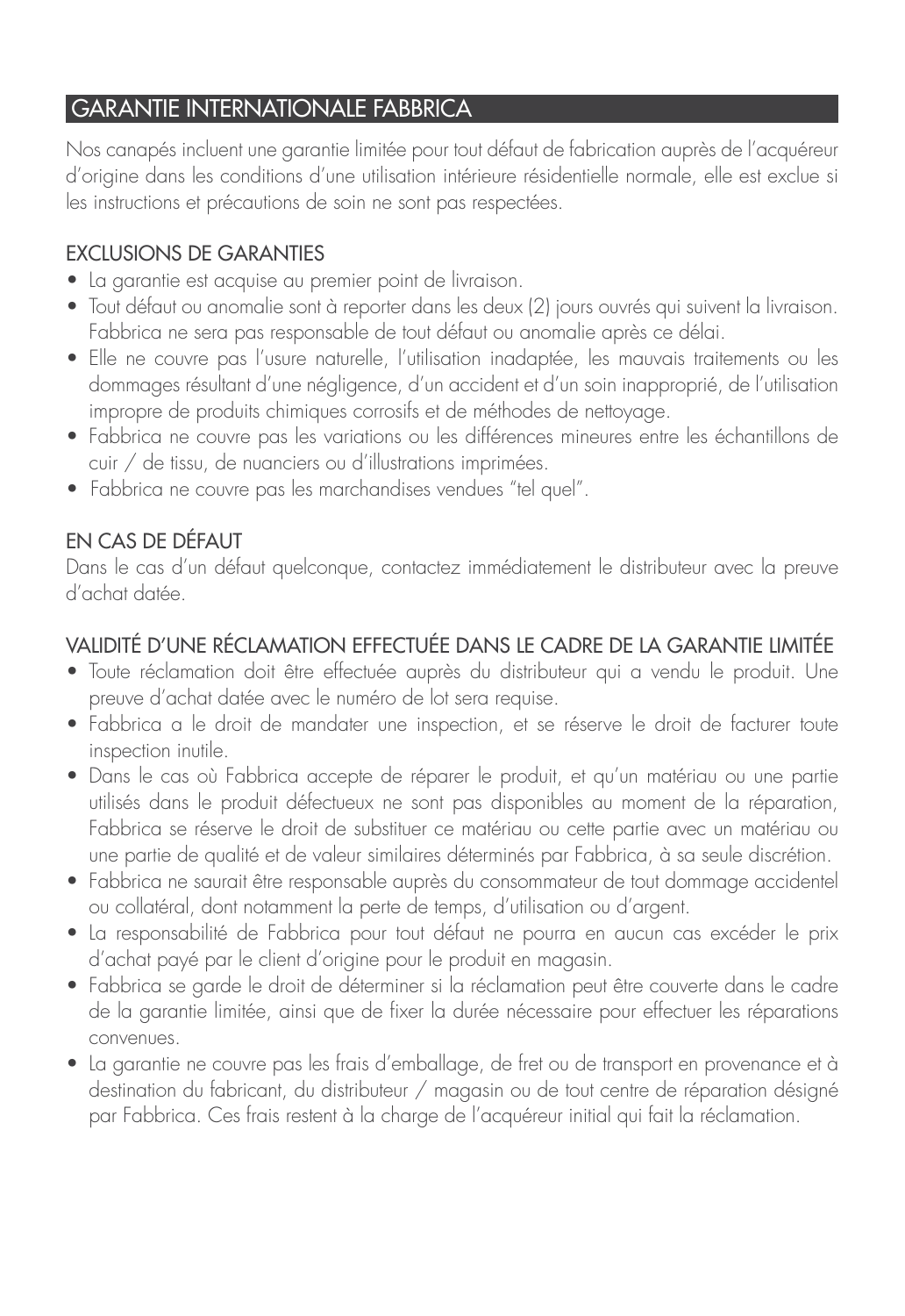#### FABBRICA 国際保証

通常の住居内での使用状態で製品に不具合が生じた場合は、当初購入者に対し制限付きで保証 致します。ご使用に関する注意事項が守られない場合には無効となります。

#### 保証免責事項

- • 保証はお届けした時点から適用されます。
- • 傷などの外的欠陥やご注文内容との相違は、配達から2営業日内に報告されるものとします。 Fabbrica は、その後のそれらの欠陥または相違について責任を負わないものとします。
- • 自然な磨耗や裂傷、不正使用、酷使、または、不注意、事故、誤ったお手入れ方法、腐食性薬品 の使用や不適当な洗濯方法などにより損傷は保証の対象には含まれません。
- • 革及び布のサンプルや見本、印刷物との微小な違いは保証の対象に含まれません。
- 現品処分品などは保証の対象に含まれません。

#### 不具合が生じた場合には

不具合を発見された際は、ご購入日を証明する書類をご用意の上、速やかに販売店へご連絡くだ さい。

#### 制限付き保証の有効条件

- • 不具合を発見された際は、ご購入日を証明する書類および生産番号をご用意の上販売店へご 連絡ください。。
- • Fabbrica は、検査を保証する権利を有し、検査が不必要である場合の費用の請求の権利を留 保します。
- 製品の修理に必要な部品、部材などが製造中止などにより入手できない場合は、Fabbrica が 同品質と認める代替品による修理を行います。
- • Fabbrica は、時間、使用、および金銭を含むがこれらに限定されない、付随的または結果的な 損害について、消費者に対して責任を負わないものとします。
- • どのような不具合に対しても販売店でのご購入金額を超える保証の責任は負いません。
- • 不具合が制限付き保証の対象であるかどうか、および合意された修理に必要な期間 は、Fabbrica のみが、判断、決定する権利を有します。
- • 製造者と仲介業者及び販売店の間や Fabbrica が修理を行う場所の間に発生する外装梱包、輸 送費用は保証の対象に含まれません。これらの費用については不具合を申し出たご購入者の 負担とさせていただきます。